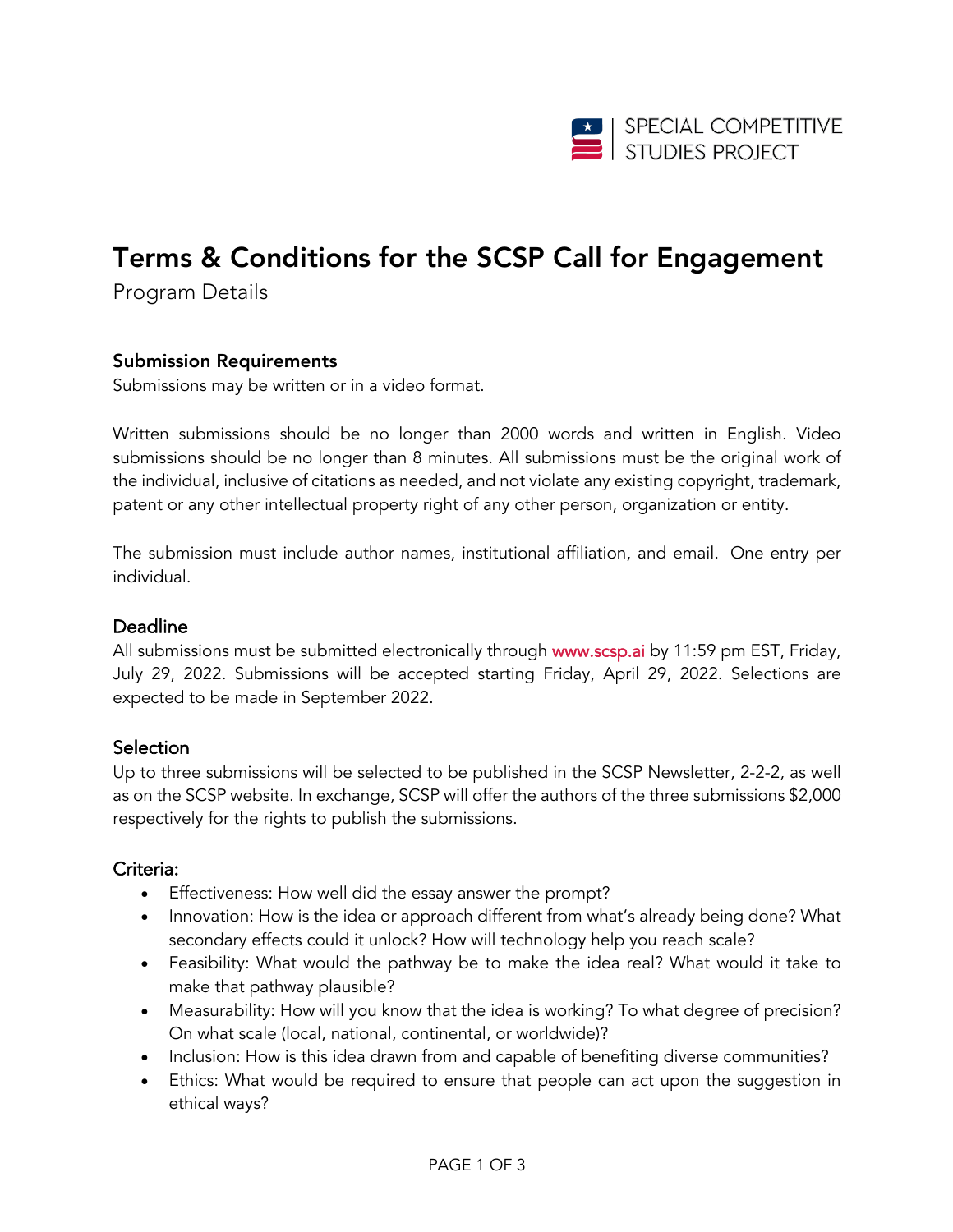## License and Right to Use Likeness and Work

You grant SCSP and its affiliates the right to use and share your submission for internal business purposes only, including to review your submission. You further grant SCSP and its affiliates the right and license to use and develop any ideas, suggestions, or concepts included in your submission, regardless of whether it is selected for publication. The rights granted herein do not require SCSP or its affiliates to actually use the entry now or in the future for any purpose. You further agree that SCSP and its affiliates may use your name, likeness, submission, voice, photo, and/or video to promote the results of the Call for Engagement. Such use may include, but is not limited to use in or on social media, websites and press releases, and in connection with any events of any type SCSP and its affiliates shall hold.

## **Eligibility**

All applicants must be over the age of 18. No employee, Board member, Board of Advisors member, or contractor of SCSP and its affiliates is permitted to participate either directly or indirectly with the submission of an application. The Call for Engagement is not open to any person appearing on the sanctions lists provided by the United States Treasury Department, Office of Foreign Asset Control ("OFAC"), whether currently listed there, or subsequently listed at any time during the submissions period through announcement of the selections.

## Other Terms and Conditions

*General information*. If at any time, SCSP determines in its sole discretion that the quality or breadth of the submissions is not of a standard to qualify for publication, then SCSP shall have the right to discontinue the review and/or modify or terminate the Call for Engagement. SCSP and its affiliates do not make any representations or warranties with regards to how this payment is treated for U.S. or non-US tax purposes. You will be responsible for paying any taxes and filing any necessary returns. You are advised to consult your own tax advisor.

*Void by law*. This Call for Engagement is void where prohibited by law. Each applicant bears sole responsibility for confirming they can legally participate in the Call for Engagement based on the laws of the jurisdictions in which the applicant resides.

*Terms of Use*. This Call for Engagement shall be governed by the SCSP Terms of Use, https://www.scsp.ai/terms-of-use/. These Terms and Conditions shall supersede the SCSP Terms of Use solely to the extent there is any irreconcilable conflict between these Terms and Conditions and the SCSP Terms of Use. SCSP will enter into written contracts with all selected authors that may incorporate all or a portion of these Terms and Conditions.

ARBITRATION NOTICE: THE SCSP TERMS OF USE CONTAIN A BINDING ARBITRATION AGREEMENT INCLUDING A WAIVER OF ANY RIGHT TO PARTICIPATE IN A CLASS ACTION LAWSUIT OR CLASS-WIDE ARBITRATION. PLEASE SEE THE **ARBITRATION AGREEMENT AND** CLASS ACTION WAIVER SECTION OF THE TERMS OF USE FOR ADDITIONAL DETAILS.